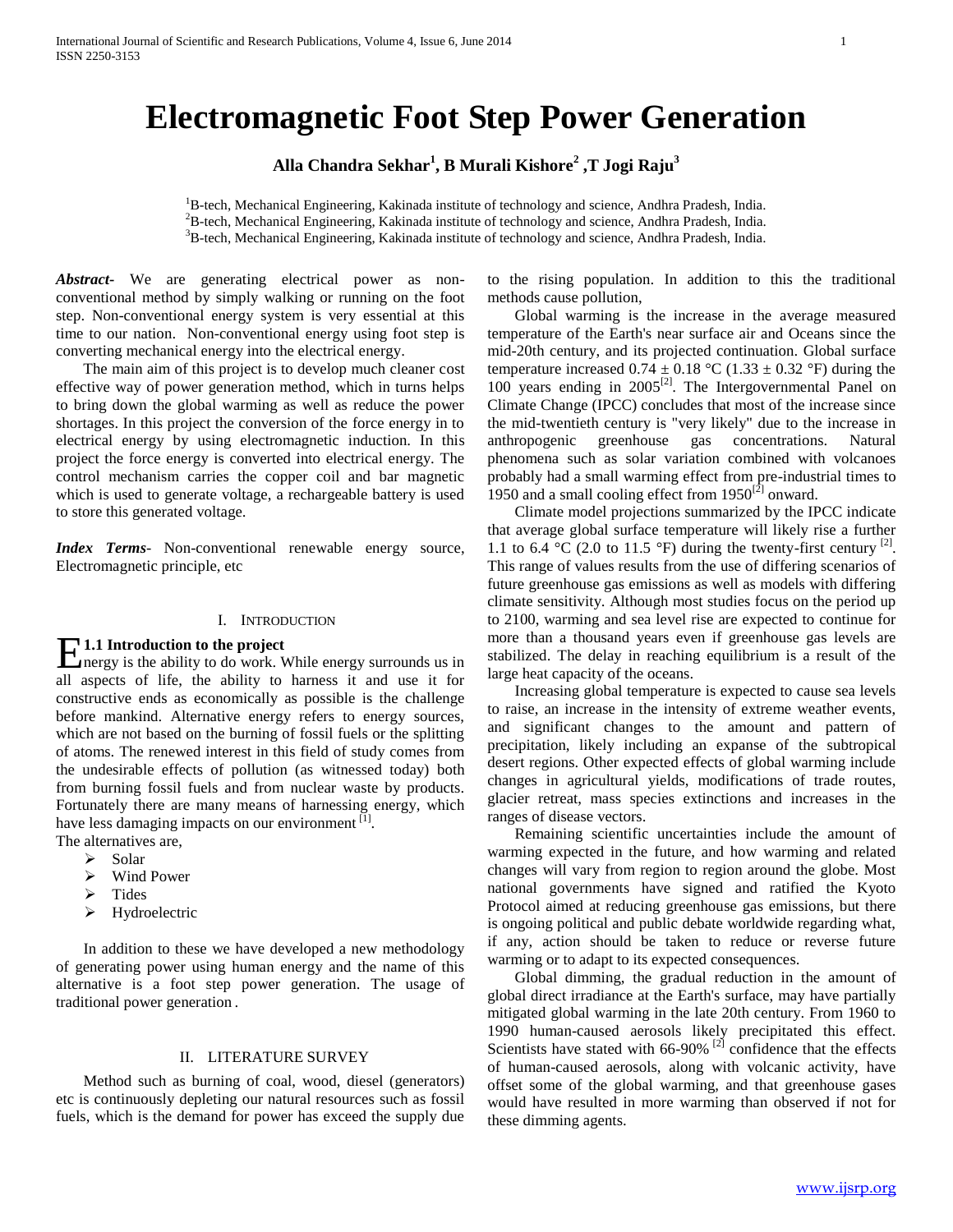Ozone depletion, the steady decline in the total amount of ozone in Earth's stratosphere, is frequently cited in relation to global warming. Although there are areas of linkage, the relationship between the two is not strong.

#### **2.1 Problem definition:**

 Some developing countries and newly-industrialized countries have several hours of daily power-cuts in almost all cities and villages because the increase in demand for electricity exceeds the increase in electric power generation. People in these countries may use a power-inverter (rechargeable batteries) or a diesel/petrol-run electric generator at their homes during the power- cut. The use of standby generators is common in industrial and IT hubs. This ultimately increases the shortage of power.

#### **2.2 Objective of project:**

 The main aim of this project is to develop much cleaner cost effective way of power generation method, which in turns helps to bring down the global warming as well as reduce the power shortages. In this project the conversion of the force energy in to electrical energy by using electromagnetic induction. The control mechanism carries the copper coil, bar magnetic and dc rechargeable battery.

#### **2.3 Existing system**

 Other people have developed Rack-pinion **[3]** (mechanical-toelectrical) and piezoelectric **[4]** method in the past. The Crowd Farm floor is composed of standard parts that are easily replicated but it is expensive to produce at this stage and produce less power. This technology would facilitate the future creation of new urban landscapes athletic fields with a spectator area, music halls, theatres, nightclubs and a large gathering space for rallies, railway stations, bus stands, subways, airports etc. like capable of Harnessing human location for electricity generation.

#### **2.4 Proposed system**

 Proposal for the utilization of waste energy of foot power with human locomotion is very much relevant and important for highly populated countries like India and China where the roads, railway stations, bus stands, temples, etc. are all over crowded and millions of people move around the clock. This whole human/bio energy being wasted if can be made possible for utilization it will be great invention and crowd energy farms will be very useful energy sources in crowded countries. Walking across a "Crowd Farm," floor, then, will be a fun for idle people who can improve their health by exercising in such farms with earning. The electrical energy generated at such farms will be useful for nearby applications.

 **T**he ultimate aim of this project is to develop much cleaner cost effective way of power generation method, which in turns helps to bring down the global warming as well as reduce the power shortages In this project we are generating electrical power as non-conventional method by simply walking or running on the foot step. Non-conventional energy system is very essential at this time to our nation. Non-conventional energy using foot step is converting mechanical energy into the electrical energy. This project uses electromagnetic induction principle.

 In this project the pressure energy is converted into electrical energy. The control mechanism carries the copper coil and bar magnetic which is used to generate voltage, a rechargeable battery is used to store this generated voltage.

#### III. BLOCK DIAGRAM



**Fig-1: block diagram**

IV. LINE DIAGRAM



**Fig-2: line diagram**

#### **4.1 Step by step procedure**

**Step1**: when force is applied on the plate by virtue on stamping on the plate the spring gets compressed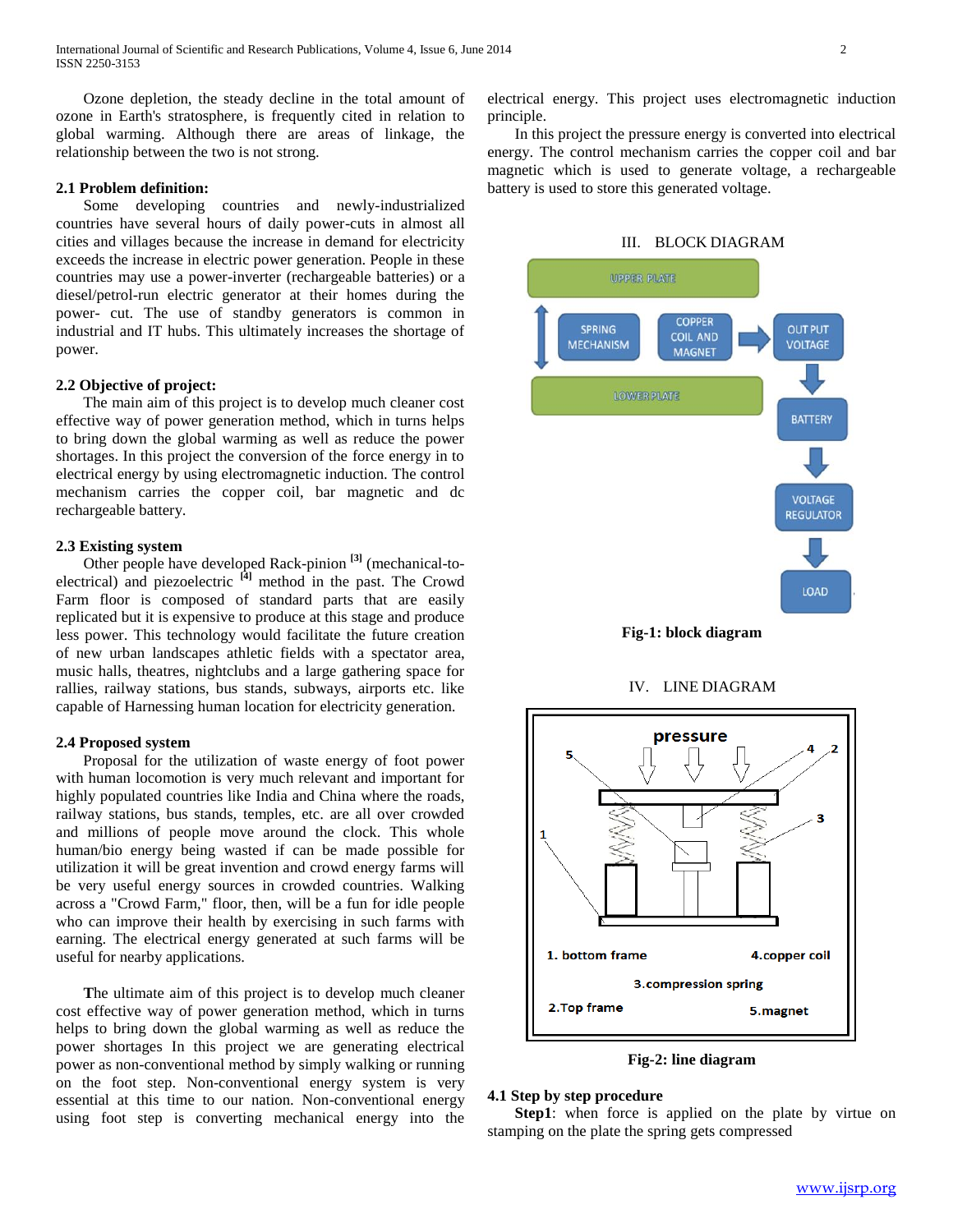**Step2**: The magnet fixed at the top plate hit the copper coil fixed at bottom plate and emf is induced in the copper coil.

**Step3**: The generated voltage is stored in the battery.

#### V. WORKING PRINCIPLE

#### **5.1Electromagnetic Induction**

 We have seen previously that when a DC current pass through a long straight conductor a magnetizing force, H and a static magnetic field, B is developed around the wire. If the wire is then wound into a coil, the magnetic field is greatly intensified producing a static magnetic field around itself forming the shape of a bar magnet giving a distinct North and South pole.



 The magnetic flux developed around the coil being proportional to the amount of current flowing in the coils windings as shown. If additional layers of wire are wound upon the same coil with the same current flowing through them, the static magnetic field strength would be increased.

 Therefore, the magnetic field strength of a coil is determined by the *ampere turns* of the coil. With more turns of wire within the coil the greater will be the strength of the static magnetic field around it But what if we reversed this idea by disconnecting the electrical current from the coil and instead of a hollow core we placed a bar magnet inside the core of the coil of wire. By moving this bar magnet "in" and "out" of the coil a current would be inducted into the coil by the physical movement of the magnetic flux inside it.

 Likewise, if we kept the bar magnet stationary and moved the coil back and forth within the magnetic field an electric current would be induced in the coil. Then by either moving the wire or changing the magnetic field we can induce a voltage and current within the coil and this process is known as Electromagnetic Induction and is the basic principal of operation of transformers, motors and generators.

 Electromagnetic Induction was first discovered way back in the 1830′s by Michael Faraday. Faraday noticed that when he moved a permanent magnet in and out of a coil or a single loop of wire it induced an Electromotive Force or emf, in other words a Voltage, and therefore a current was produced **[5]** .

 So what Michael Faraday discovered was a way of producing an electrical current in a circuit by using only the force of a magnetic field and not batteries. This then lead to a very important law linking electricity with magnetism, Faraday's Law of Electromagnetic Induction. So how does this work?

When the magnet shown below is moved "towards" the coil, the pointer or needle of the Galvanometer, which is basically a

very sensitive centre zero moving-coil ammeter, will deflect away from its centre position in one direction only. When the magnet stops moving and is held stationary with regards to the coil the needle of the galvanometer returns back to zero as there is no physical movement of the magnetic field.

 Likewise, when the magnet is moved "away" from the coil in the other direction, the needle of the galvanometer deflects in the opposite direction with regards to the first indicating a change in polarity. Then by moving the magnet back and forth towards the coil the needle of the galvanometer will deflect left or right, positive or negative, relative to the directional motion of the magnet.





**Fig-4: Electromagnetic Induction by a Moving Magnet**

 Likewise, if the magnet is now held stationary and ONLY the coil is moved towards or away from the magnet the needle of the galvanometer will also deflect in either direction. Then the action of moving a coil or loop of wire through a magnetic field induces a voltage in the coil with the magnitude of this induced voltage being proportional to the speed or velocity of the movement.

 Then we can see that the faster the movement of the magnetic field the greater will be the induced emf or voltage in the coil, so for Faraday's law to hold true there must be "relative motion" or movement between the coil and the magnetic field and either the magnetic field, the coil or both can move.

#### **5.3 Lenz's Law of Electromagnetic Induction**

 Lenz's law is one of the basic laws in electromagnetic induction for determining the direction of flow of induced currents and is related to the law of conservation of energy. According to the law of conservation of energy which states that the total amount of energy in the universe will always remain constant as energy cannot be created nor destroyed. Lenz's law is derived from Michael Faraday's law of induction. One final comment about Lenz's Law regarding electromagnetic induction. We now know that when a relative motion exists between a conductor and a magnetic field, an emf is induced within the conductor **[6]**. But the conductor may not actually be part of the coils electrical circuit, but may be the coils iron core or some other metallic part of the system, for example, a transformer. The induced emf within this metallic part of the system causes a circulating current to flow around it and this type of core current is known as an Eddy Current.

#### VI. DESCRIPTION OF PARTS

**6.1Compression springs**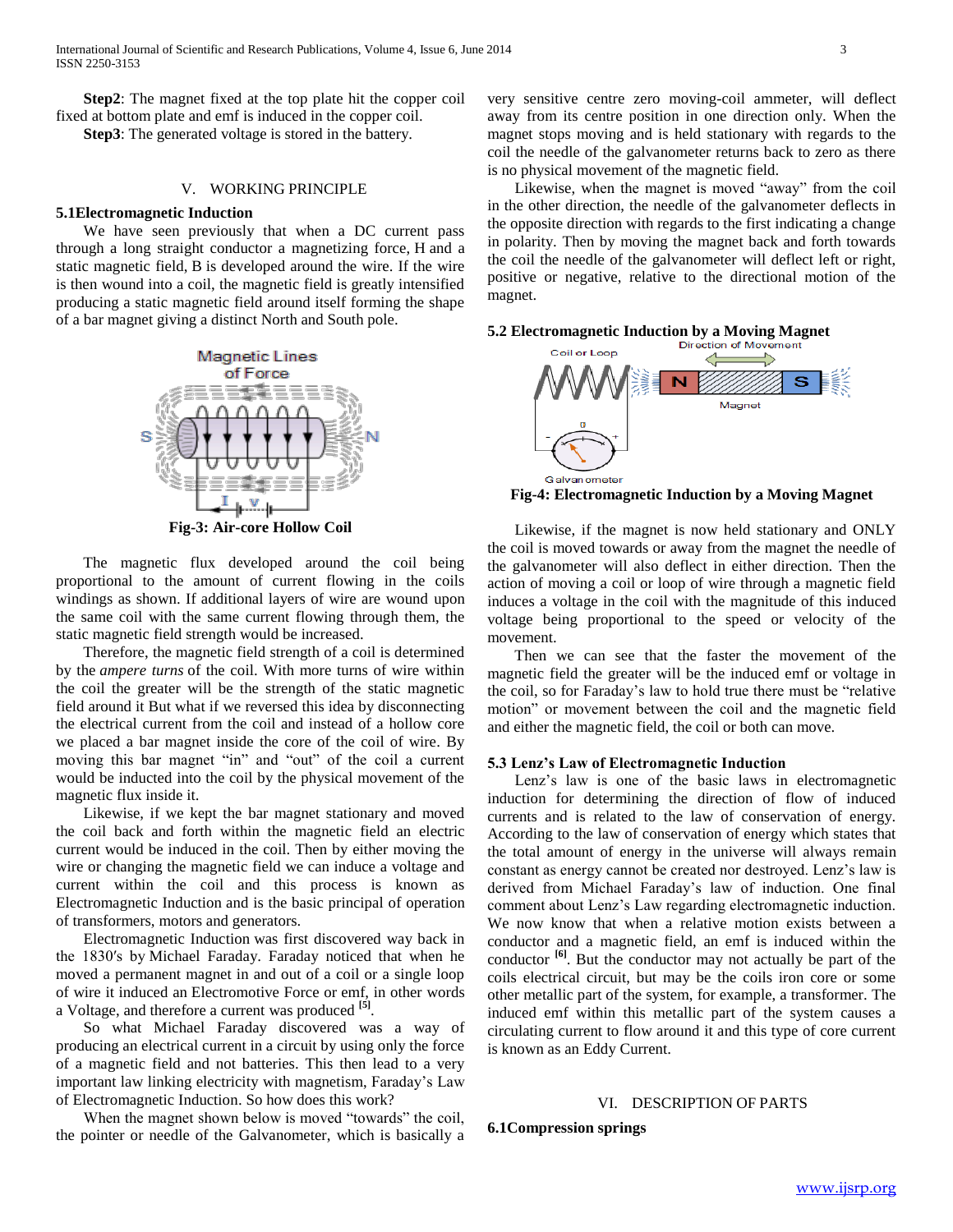

**Fig-5 compression spring**

| Spring free length | $= 80$ mm |
|--------------------|-----------|
| Outer diameter     | $=40$ mm  |
| Inner diameter     | $=35$ mm  |
| Quantity           | $=4$      |

## **6.2 Copper coil**



**Fig-6 copper coil**

| Gauge size           | $= 18$ awg |
|----------------------|------------|
| Normal wire diameter | $= 0.0403$ |
| Ohms/mgt normal      | $=6.386$   |

## **6.3 Magnet**





Magnet type NdFeB Rare Earth Permanent Magnet Grade = 35 Length  $=50$ mm Width  $=30$ mm

## VII. MERITS AND DEMERITS

## **7.1 Merits**

- $\triangleright$  Power generation is simply walking on the step
- $\triangleright$  Power also generated by running or exercising on the step.
- $\triangleright$  No need fuel input
- This is a Non-conventional system
- $\triangleright$  Battery is used to store the generated power
- $\triangleright$  Less moving parts.
- $\triangleright$  Easy maintenance.

## **7.2 Demerits**

- $\triangleright$  Only applicable for the particular place.
- $\triangleright$  Initial cost of this arrangement is high.
- $\triangleright$  Coil winding may damaged when we apply high pressure

# VIII. APPLICATIONS

- $\triangleright$  Street-1lightening.
- $\triangleright$  Colleges.
- $\triangleright$  Cinema theatres.
- $\triangleright$  Shopping complex.
- $\triangleright$  Railway stations.
- > Airports.
- > Bus stand.
- $\triangleright$  Speed breakers.
- $\triangleright$  Suspension system.
- > Dancing floors.

## IX. KIT PHOTO REPRESENTATIONS





**Fig-6: kit photo representations**

## X. CONCLUSIONS

 The project **"ELECTRO MAGNETIC FOOT STEP POWER GENERATION"** is successfully tested and implemented which is the best economical, affordable energy solution to common people. This can be used for many applications in rural areas where power availability is less or totally absence. As India is a developing country where energy